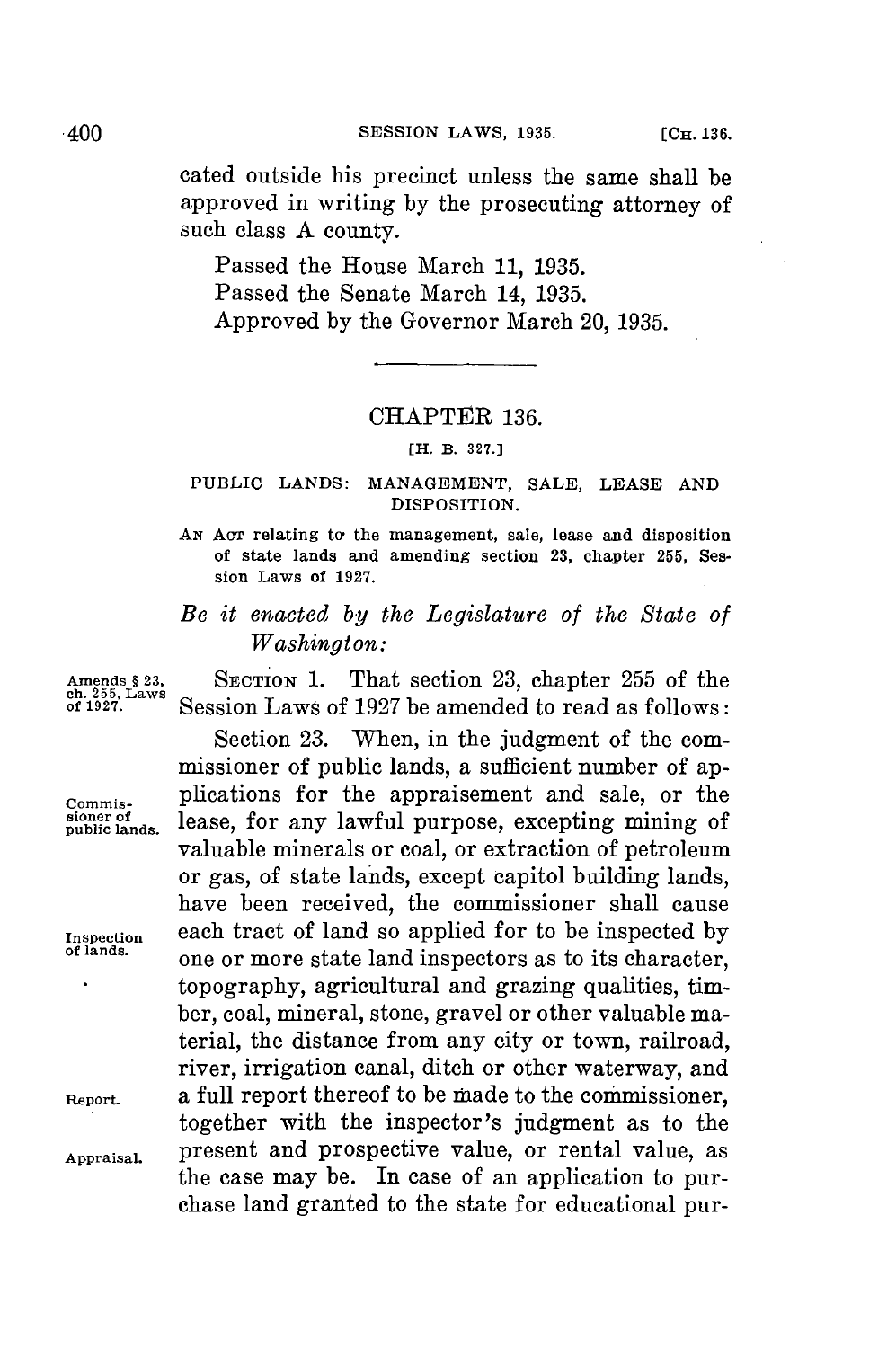poses, the commissioner shall submit said report to- **Land** onther with all other information in the records of **for granted.** gether with all other information in the records of **for** the office of the commissioner of public lands concerning the land applied for, to the board of state land commissioners, which board shall fix the value per acre of each lot, block, subdivision or tract proposed to be sold in one parcel, which value shall be not less than ten dollars **(\$10)** per acre. In case of applications to purchase state lands, other than lands granted to the state for educational purposes For other and capitol building lands, the commissioner of public lands shall appraise and fix the value thereof. Any of the lands granted to the state **for** educational purposes, any land other than lands granted to the state for educational purposes, also capitol building lands may be exchanged for other lands, public or **Exchange** private, of equal value and as nearly as may be of equal area **by** the commissioner of public lands upon the advice and approval of the board of state land commissioners: *Provided,* That when said exchange affects lands granted to the state for educational purposes the exchange shall also be approved **by** the state board of education: *Provided, further,* That when said exchange affects lands granted to the state **for** capitol building purposes the exchange **state** shall also be approved by the state capitol com- **buildings**. mittee: *Provided, further,* That when said exchange effects university granted lands granted to the State of Washington for educational purposes, the exchange shall also be approved **by** board of regents of the University of Washington. **Board of regents** In all such exchanges the commissioner of public **approval.** lands shall and he is hereby authorized, with the advice and approval of the attorney general, to execute such agreements, writings or relinquish- commisments and deeds as are necessary or proper for the **execute** purpose of carrying such exchanges into effect, and when such exchanges shall have been effected, the

**educational**

**agreements.**